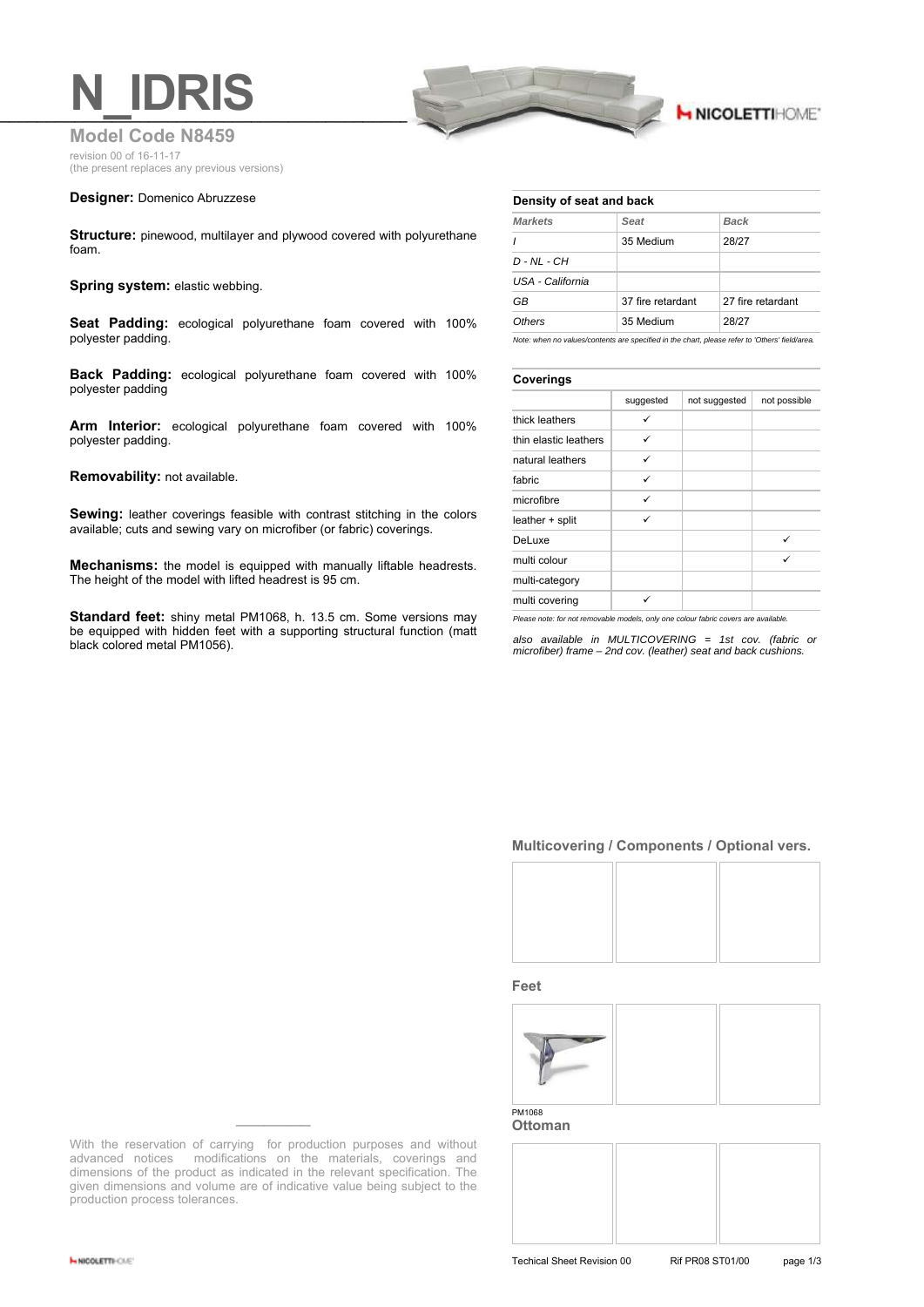# **← fold following the dotted line ←**

**N\_IDRIS**

**H NICOLETTIHOME\*** 

**<sup>L</sup>***Length -* **<sup>H</sup>***Height -* **<sup>D</sup>***Depth -* **SH** *Seat Height -* **SD** *Seat Depth* Dimensions refer to maximum sizes of the version with closed mechanism (where available).



 $\blacktriangleright$  fold following the dotted line  $\blacktriangleright$